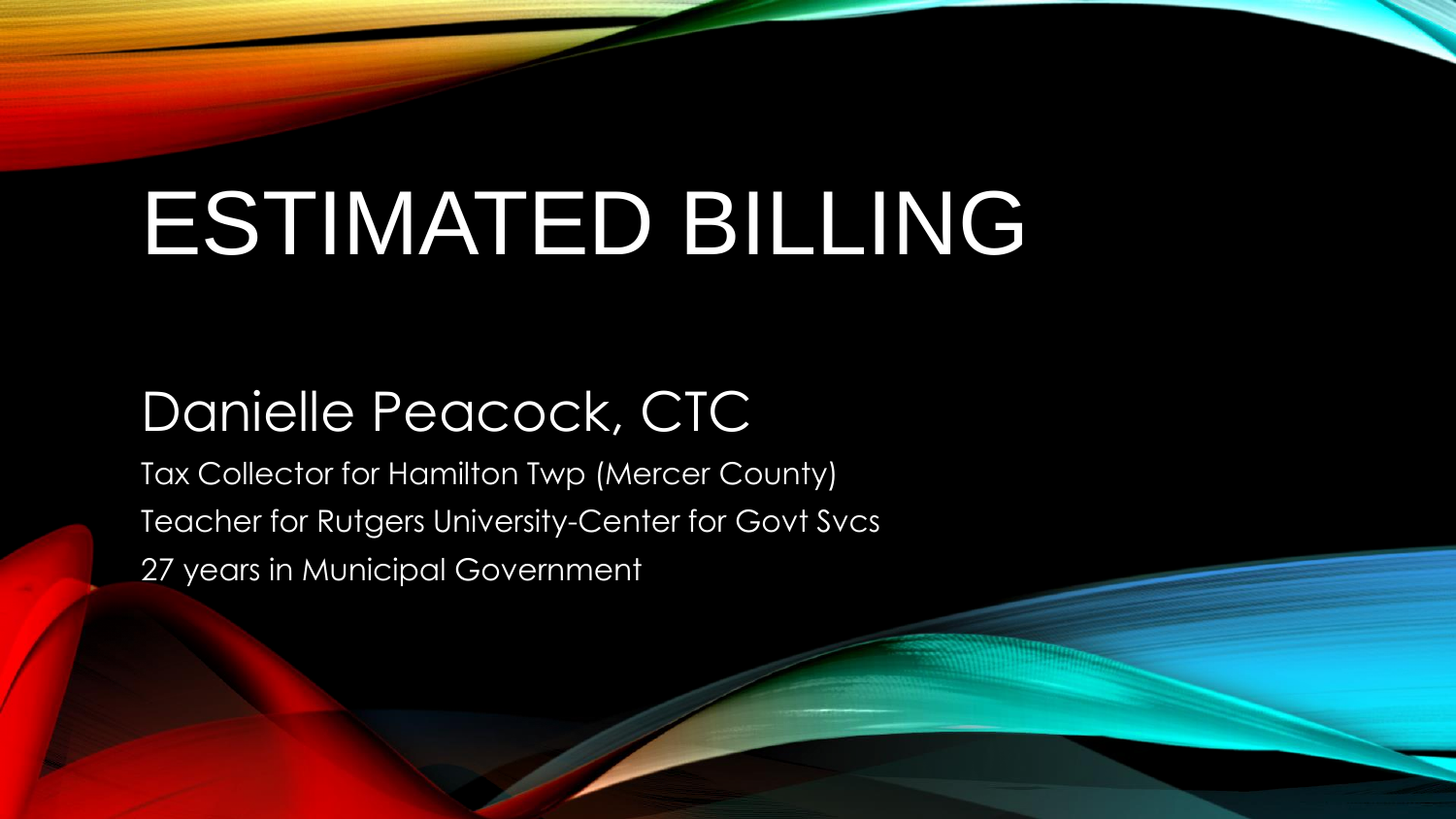### NJSA 54:4-64

- Preparation and Delivery of Bills
- Advice Copy of Bills
- Validity of Taxes
- Mailing requirements (25 Days)
- Grace Period Extensions
- 3rd Quarter (Bills are usually mailed later due to Tax Rate Certification)
- Authorization to mail bill to Mortgage Company
- Duplicate Bill Charges (**IF** authorized in Fee Ord of municipality)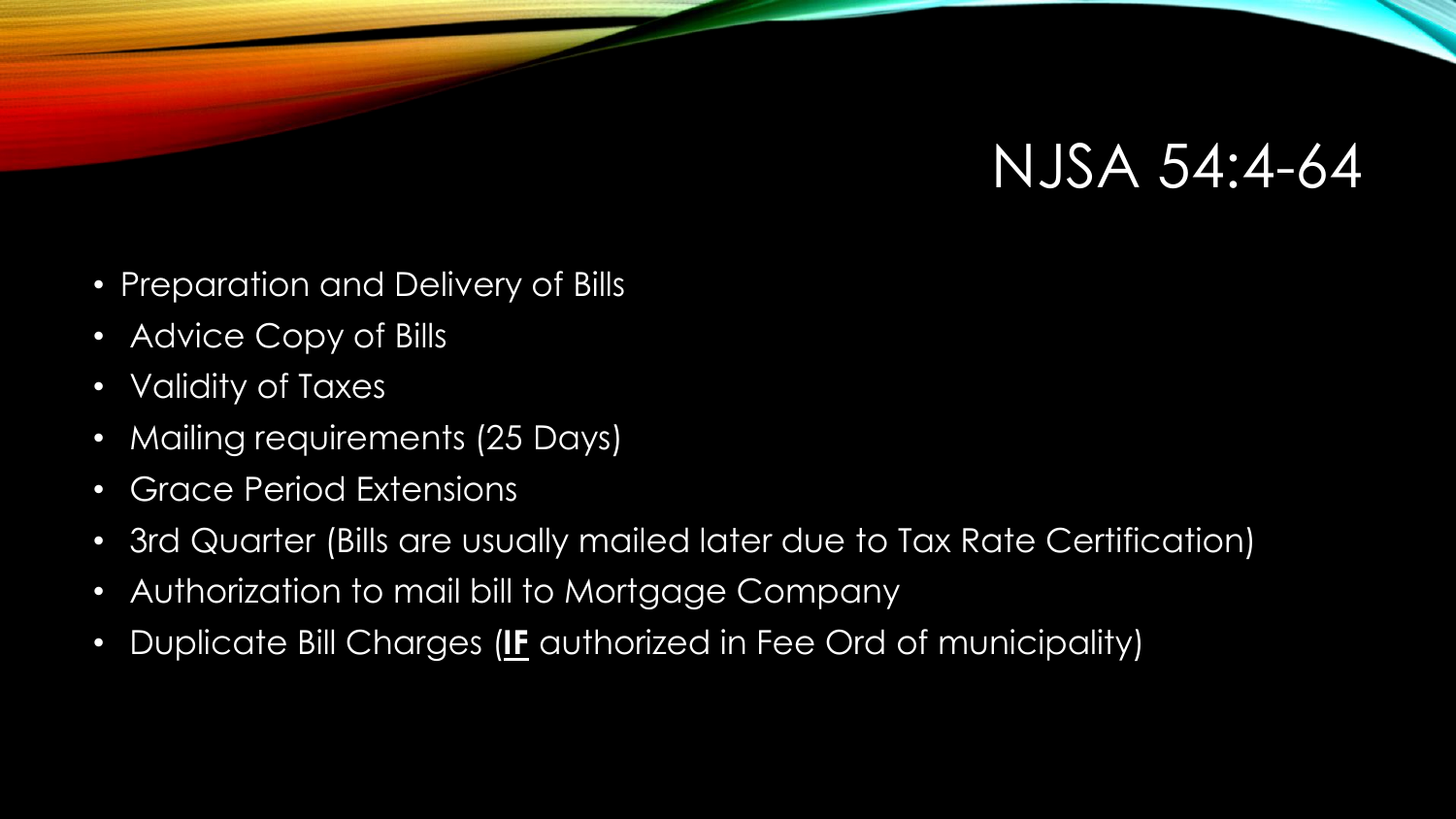## PAYABLE DATES & GRACE PERIODS

### Calendar 1/1 to 12/31

- 1<sup>st</sup> Installment February 1
- 2<sup>nd</sup> Installment May 1

• \*\*\*\*\*\*\*

- 3<sup>rd</sup> Installment August 1
- 4<sup>th</sup> Installment November 1

### State Fiscal 7/1 to 6/30

- 3<sup>rd</sup> Installment August 1
- 4<sup>th</sup> Installment November 1
- 1<sup>st</sup> Installment February 1
- 2<sup>nd</sup> Installment May 1 • \*\*\*\*\*\*\*\*\*\*

Due dates NEVER change as they are set by State Statute Grace periods are authorized by resolution **UP TO** 10 days Interest is charged back to the original due date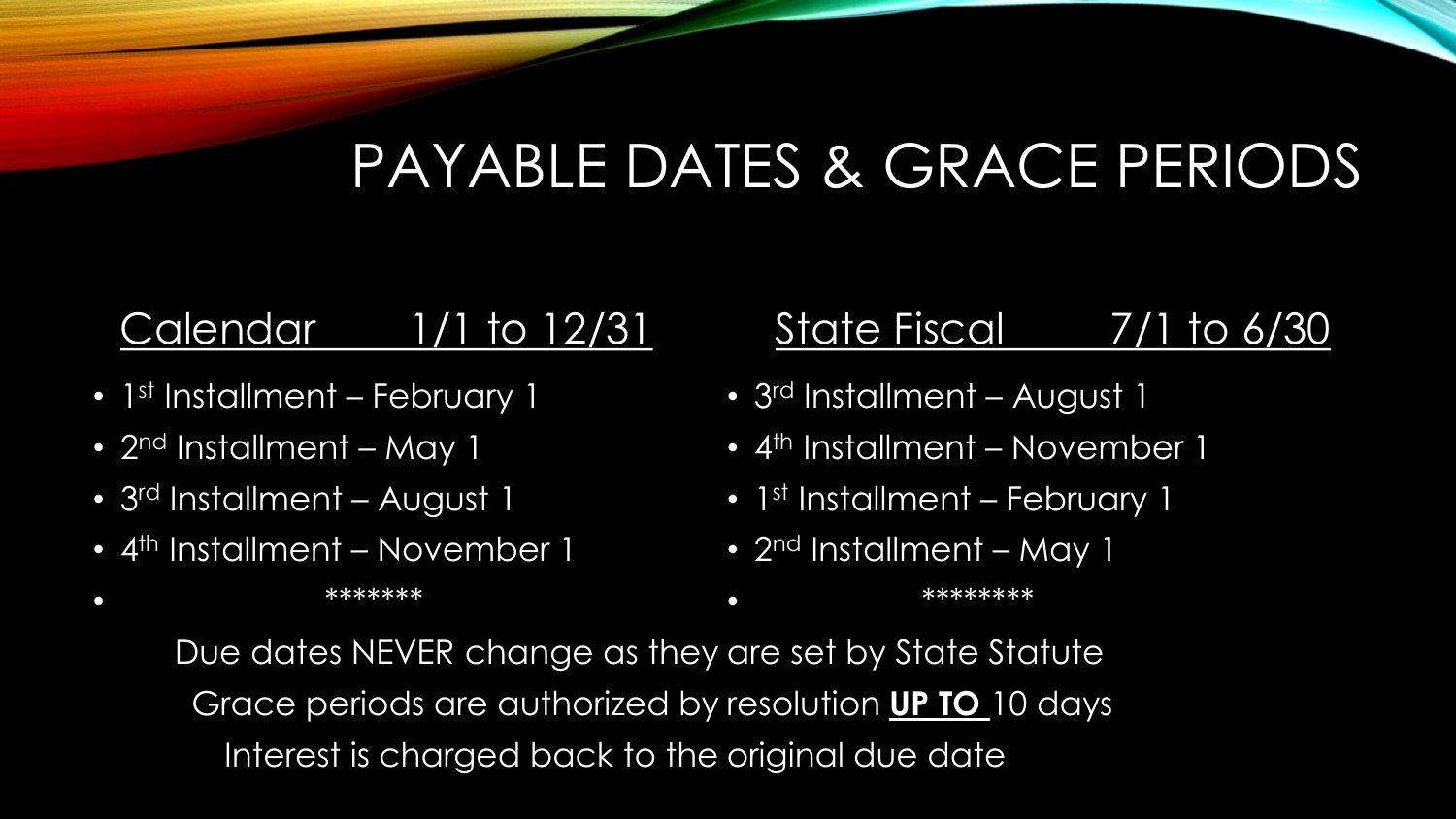## COVID UPDATE 2020

- On April 28, 2020, Governor Phil Murphy issued Executive Order 130 authorizing local units to extend the second property tax payment installment grace period through June 1, 2020. Extension of the grace period must be effectuated prior to the expiration of the existing grace period, meaning on or before May 11, 2020. Public notice must be provided, but individual taxpayer notice is not required. Resolution of the Governing Body is required.
- NO extension of the deadline for levy payments to the county or school districts has been authorized
- State Fiscal Year municipality would be unable to hold an accelerated tax sale for the fourth quarter due to the extended grace period expiring after the date upon which initial notice of the accelerated tax sale must be provided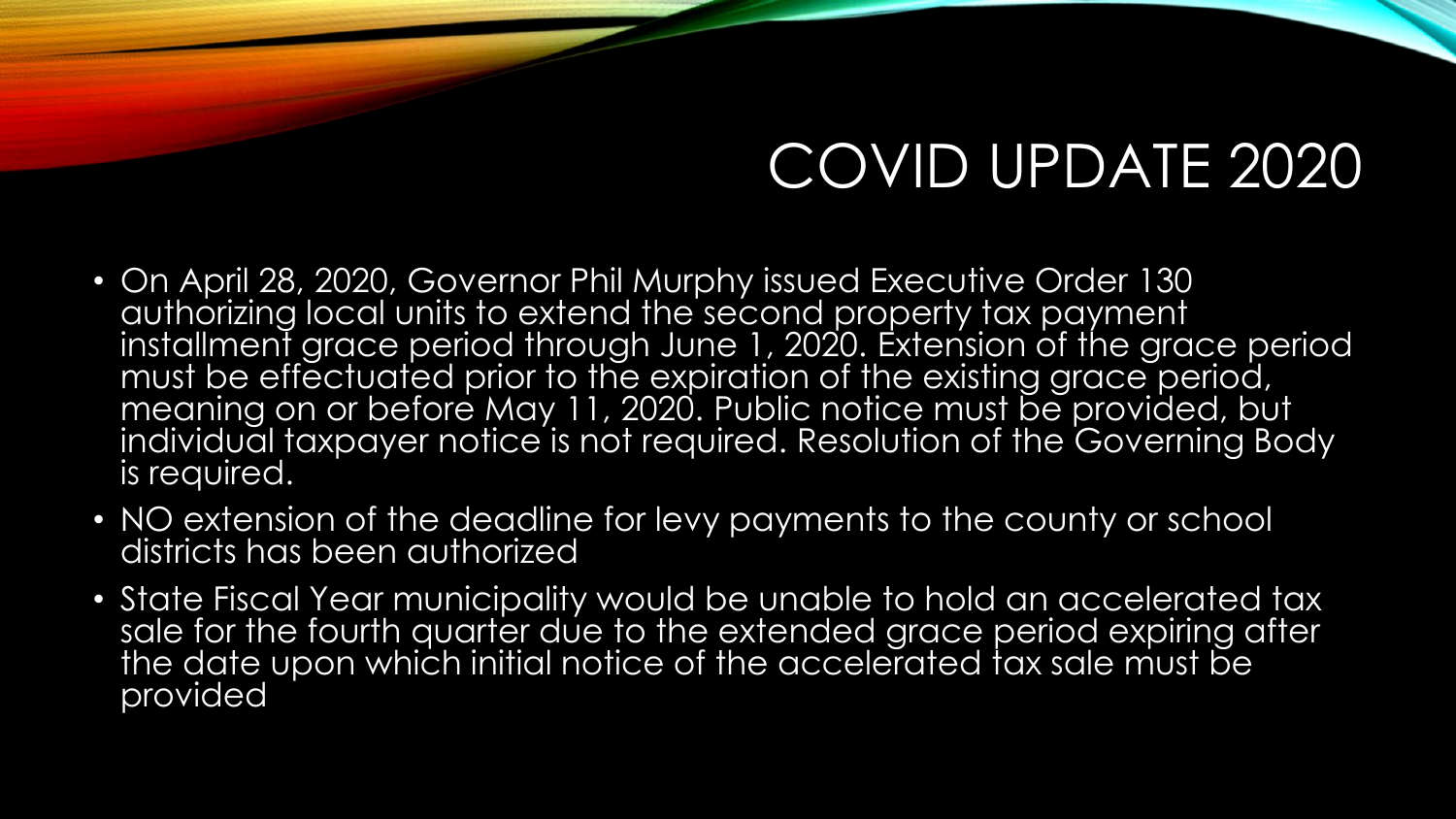## PREPARATION & MAILING OF REGULAR TAX BILLS

- Tax Collector must immediately begin preparation of tax bills once the extended tax duplicate is delivered
- Statutory Mailing Date June 14th
- CY municipalities USUALLY send a single bill with 4 stubs however it is permissible to send bills semi – annually. Bills mailed out semiannually must be sent by December 1st
- SFY Municipalities MUST send out bills semi-annually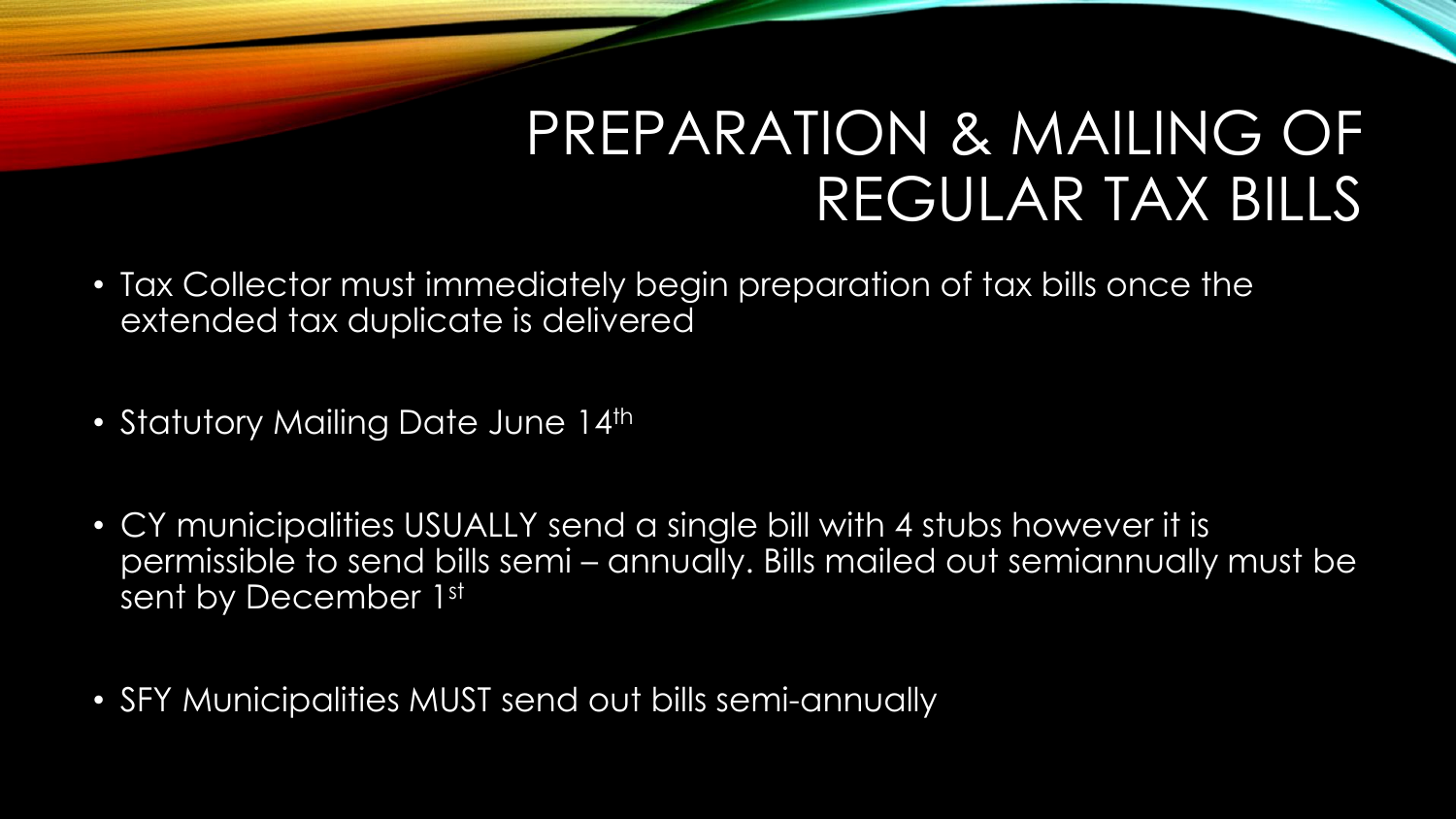## ESTIMATED BILLING (CY)

- If the county board of taxation has not certified a tax rate for **all** of the taxing entities covered in a municipal property tax bill by the statutory mailing date, the municipality, <u>by governing body resolution,</u> may direct the collector to issue estimated tax bills.
- The municipal tax collector and chief financial officer are responsible for calculating a permissive tax levy range for the estimated bill. The permissive estimated tax levy range is computed by multiplying the previous year's tax levy by .95 and 1.05. This provides a 5% range either below or higher than the previous year's levy.
- The range is submitted to the governing body who must then pick an amount equal to or between the calculated amounts. Levies outside of the range may be approved through a governing body resolution requesting the Director to approve a different amount. The resolution must document the reason and the requested levy. A certification from the chief financial officer and tax collector must accompany the resolution and include calculations showing the previous year levies, tax rates, and the range of permitted levies.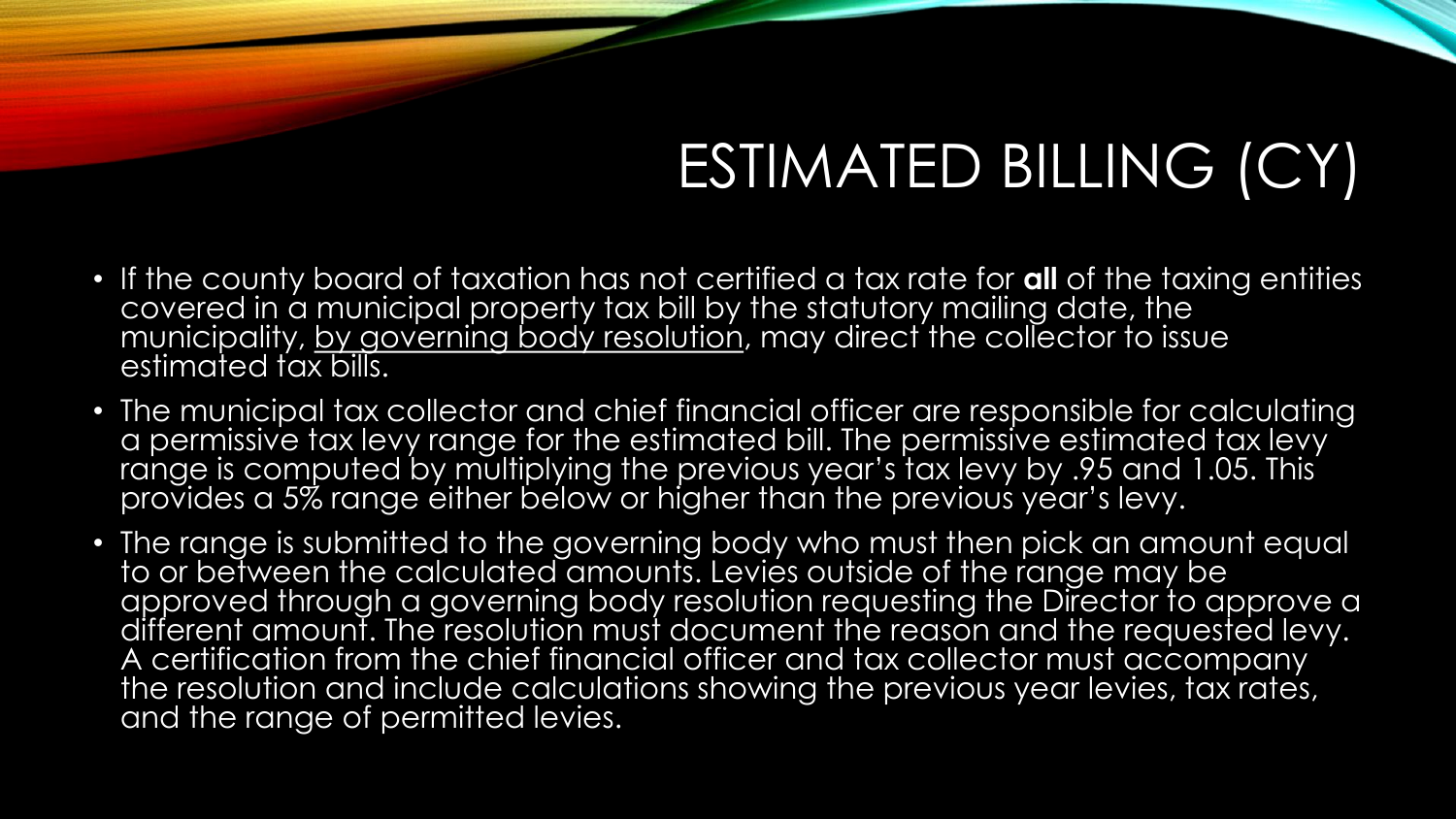| 2012 Tax Levy                  |               |               | <b>Tax Rate</b> |                      |                |               |
|--------------------------------|---------------|---------------|-----------------|----------------------|----------------|---------------|
| County                         | $\frac{1}{2}$ | 3,193,952.26  | 0.304           |                      |                |               |
| School                         | \$            | 11,142,884.00 | 1.055           |                      |                |               |
| Local                          | \$            | 1,597,066.12  | 0.151           |                      |                |               |
| Mun open space Trust           | \$            | 211,052.00    | 0.02            |                      |                |               |
| <b>Fire District</b>           | $\frac{1}{2}$ | 1,287,700.00  | 0.123           |                      |                |               |
| <b>Grand TOTAL</b>             | $\frac{1}{2}$ | 17,432,654.38 | 1.653           |                      |                |               |
| 95% Calculation                |               |               |                 | 105% Calculation     |                |               |
| County                         | $\frac{1}{2}$ | 3,034,254.65  |                 | County               | $\frac{1}{2}$  | 3,353,649.87  |
| School                         | $\frac{1}{2}$ | 10,585,739.80 |                 | School               | $\frac{1}{2}$  | 11,700,028.20 |
| Local                          | \$            | 1,517,212.81  |                 | Local                | \$             | 1,676,919.43  |
| Mun open space Trust           | \$            | 200,499.40    |                 | Mun open space Trust | $\mathfrak{L}$ | 221,604.60    |
| <b>Fire District</b>           | $\frac{1}{2}$ | 1,223,315.00  |                 | <b>Fire District</b> | $\mathfrak{L}$ | 1,352,085.00  |
|                                |               |               |                 |                      | $\frac{1}{2}$  |               |
| <b>Grand TOTAL</b>             | $\sqrt$       | 16,561,021.66 |                 | <b>Grand TOTAL</b>   | $\mathfrak{L}$ | 18,304,287.10 |
| 2013 ESTIMATED Tax Levy        |               |               |                 |                      |                |               |
| County                         | $\frac{1}{2}$ | 3,184,692.00  |                 |                      |                |               |
| School                         | \$            | 11,539,957.00 |                 |                      |                |               |
| Local                          | \$            | 1,756,448.00  |                 |                      |                |               |
| Mun open space Trust           | \$            | 157,181.99    |                 |                      |                |               |
| <b>Fire District</b>           | $\frac{1}{2}$ | 1,441,545.00  |                 |                      |                |               |
| <b>Grand TOTAL</b>             | $\frac{1}{2}$ | 18,079,823.99 |                 |                      |                |               |
| <b>Chief Financial Officer</b> |               |               |                 |                      |                |               |
| <b>Tax Collector</b>           |               |               |                 |                      |                |               |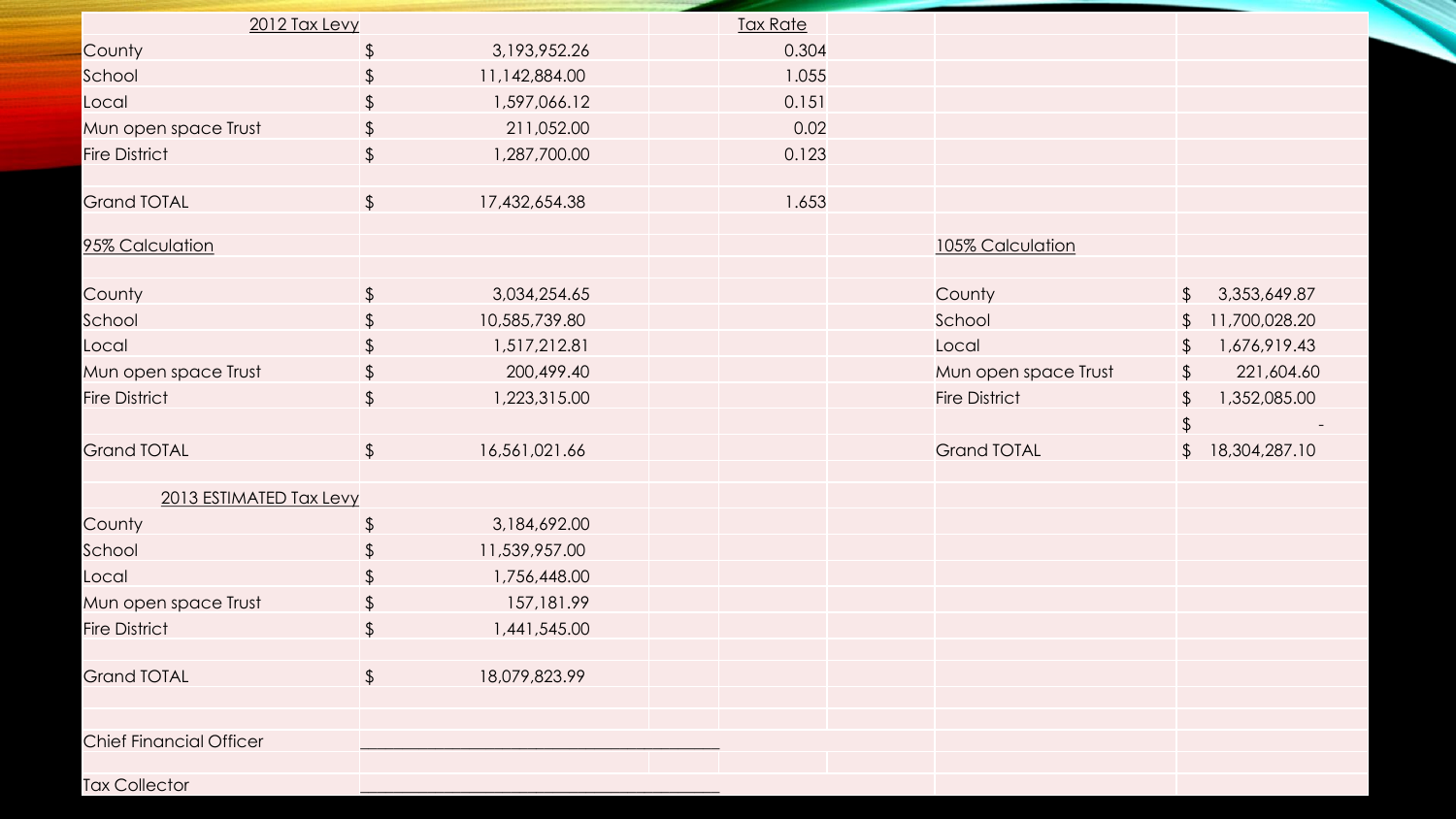### SAMPLE RESOLUTION

**RESOLUTION NO. 2020-**

### **RESOLUTION OF THE TOWNSHIP OF ANYTOWN**

### **COUNTY OF MERCER, STATE OF NEW JERSEY,**

### **AUTHORIZING THE MUNICIPAL TAX COLLECTOR TO PREPARE**

### **AND MAIL ESTIMATED TAX BILLS IN ACCORDANCE**

### **WITH P.L. 1994, C. 72**

- **WHEREAS,** the State of New Jersey has extended the State's fiscal year of 2019-2020, slated to close June 30, through September 30, 2020, due to the COVID-19 pandemic;
- **WHEREAS,** the Division of Local Government Services, State of New Jersey has the authority by State Statute to examine, review and then certify all local government budgets to the County Board of Taxation for the purpose of real estate taxation; and
- **WHEREAS,** the Mercer County Board of Taxation has not yet received certification of the Township of Anytown's budget and cannot strike a tax rate until such certification is received from the State of New Jersey and will therefore cause a delay in receiving state funding; and
- **WHEREAS,** the Township Council has determined that it is in the best interest of the residents of the town to provide a consistent and timely due date for 3rd quarter taxes, so as to provide as close to a 90 day interval between 3rd and 4th quarter taxes as possible, in light of the accelerated tax sale which begins on the  $11<sup>th</sup>$  day of the  $11<sup>th</sup>$  month; and
- **WHEREAS,** the Tax Collector in consultation with the Chief Financial Officer has computed an estimated levy in accordance with N.J.S.A 54: 4-66.3, and they have signed a certification showing the tax levies for the previous year, the tax rates and the range of permitted estimated tax levies;
- **NOW, THEREFORE, BE IT RESOLVED** by the Mayor and Township Council of the Township of Anytown, County of Mercer, State of New Jersey, as follows:
	- The Tax Collector is hereby authorized and directed to prepare and issue estimated tax bills for the municipality for the third installment of 2020 taxes. The Tax Collector shall proceed and take such actions as permitted and required by P.L. 1994, c.72 (N.J.S.A.
	- The entire estimated tax levy for 2020 is hereby set at **\$256,855,095.16 (general rate only)**
	- In accordance with law, the third installment of 2020 shall not be subject to interest until the later of; the end of the grace period, or the twentyfifth calendar day after the estimated bills were mailed. The estimated bills shall contain a notice specifying the date on which interest may begin to accrue.
	- That certified copies of this resolution be forwarded to: Tax Collector and CFO.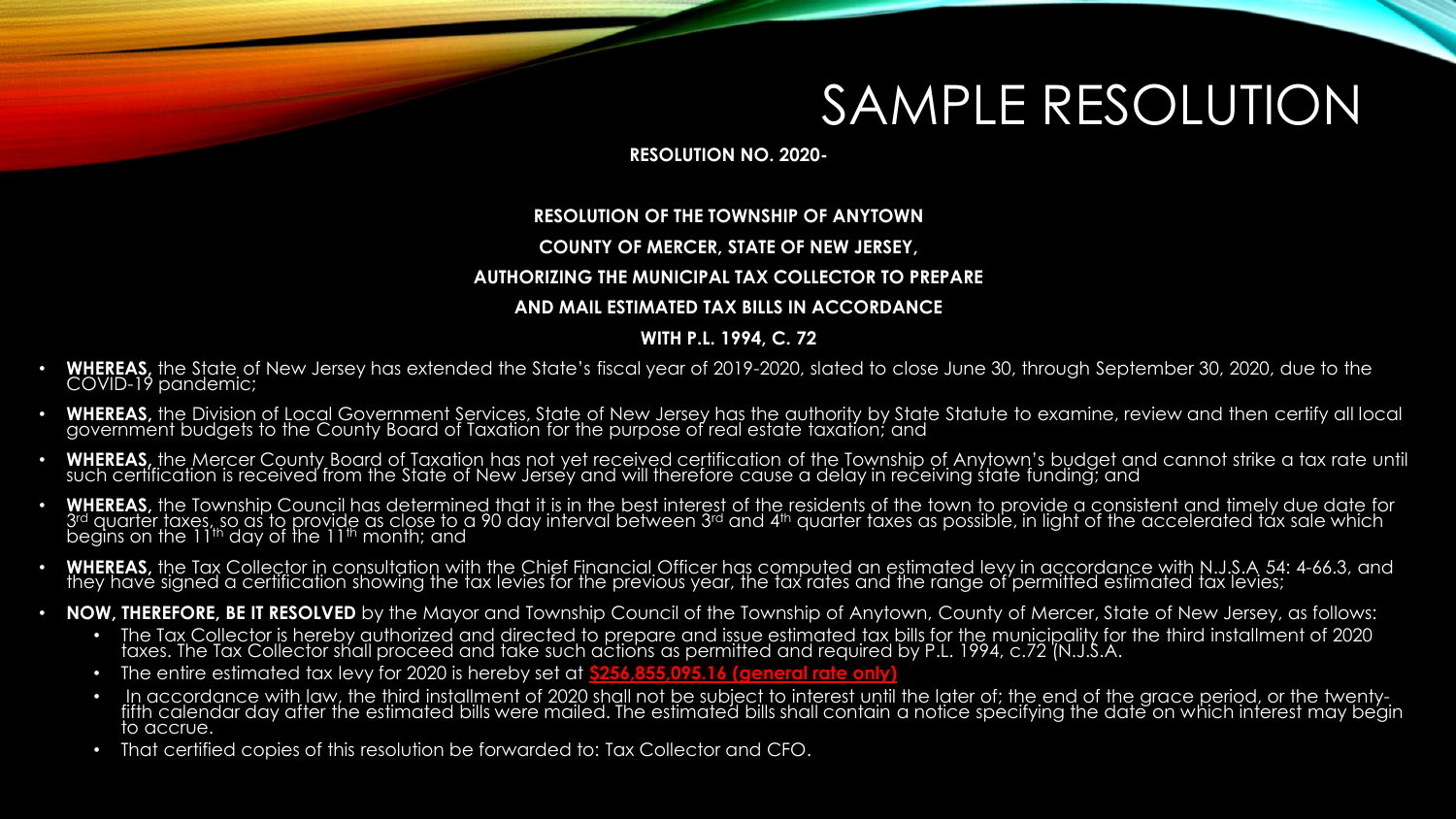### (CONTINUED)

- The approved levy is combined with the levies from the other taxing districts in accord with the formula.
- Tax bills are then calculated in accordance with normal procedures: the tax rate multiplied by each parcel's assessed value, less deductions for senior citizens and veterans, results in a full year's net taxes. The billing for the previous two quarters is subtracted; the remainder is then divided in half which becomes the estimated billing for the third quarter. Tax bills are then mailed.
- Estimated bills should be mailed by statutory date of June 30. In accordance with law, the third installment shall not be subject to interest until the later of; the end of the grace period, or the twenty-fifth calendar day after the estimated bills were mailed. The estimated bills shall contain a notice specifying the date on which interest may begin to accrue.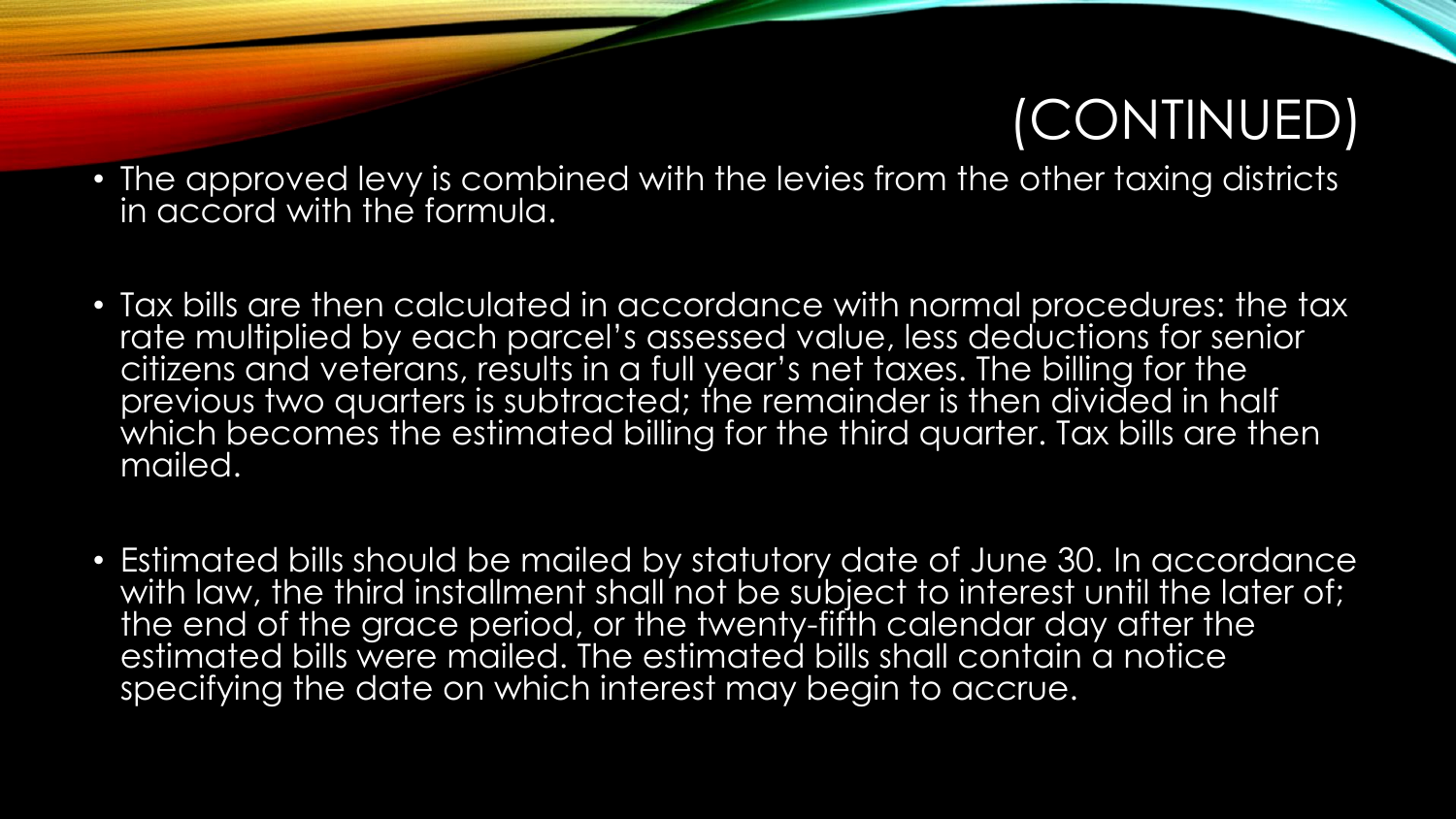## COVID UPDATE 2020 LFN 2020-13

### • **Director-Extended Deadlines Statutory Requirement Statutory Deadline Extended Deadline**

- Appropriation Reserve Transfers (40A:4-59)
- County Board to Advise Director of Failure to Receive Budget (40A:4-16)
- Preliminary Tax Levy Certification (SFY Municipalities 40A:4-12.1) May 13, 2020 July 15, 2020
- County & Municipal (CY) Audits (40A:5-4) June 30, 2020 September 30, 2020
- Authority & Fire District Audits **Four (4) months** Six (6) months Six (6) months (Calendar Fiscal Year) (40A:5A-15) and the same of the close of fiscal year
- Table of Aggregates County Board of Taxation (54:4-52)

| March 31, 2020 | May 30, 2020         |
|----------------|----------------------|
| March 31, 2020 | <b>July 31, 2020</b> |

 (Monmouth & Gloucester Counties) May 20, 2020 (all other counties)

• Mailing of Estimated Tax Bills 1

(54:4-66.3; 54:4-66.4) June 30, 2020 July 31, 2020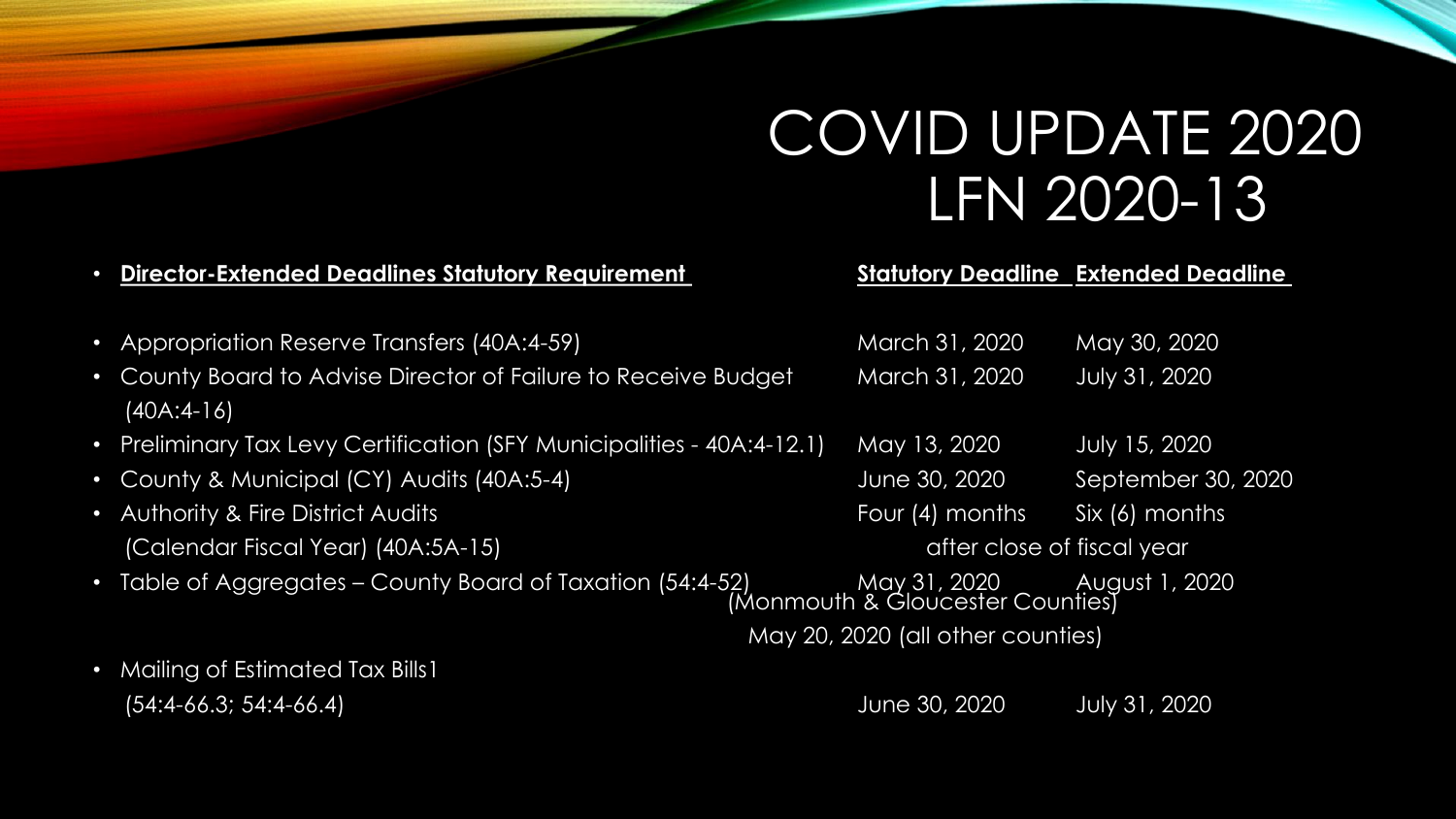## 4 TH QTR BILLING

- Once the outstanding taxing entity budget is adopted and a tax rate certified by the county board, a reconciled bill for the fourth installment can then be prepared and mailed in accordance with the schedule.
- A reconciled fourth installment tax bill is prepared in the normal manner, each rate times assessment, but instead of deducting the first half billing, the billing for the first half plus the estimated billing is deducted. The remaining amount balances the taxpayer's account for the year.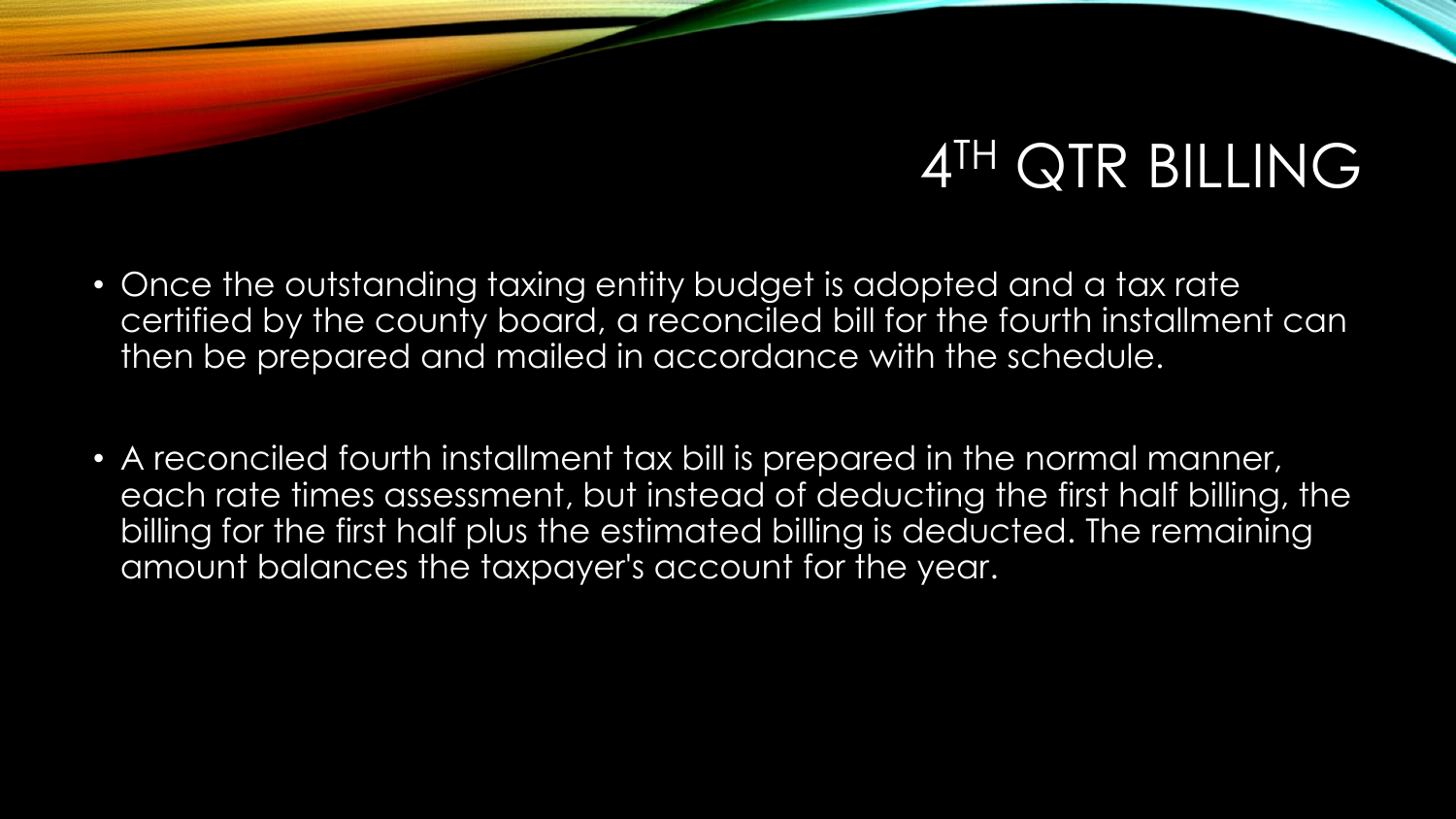## QUIZ QUESTION

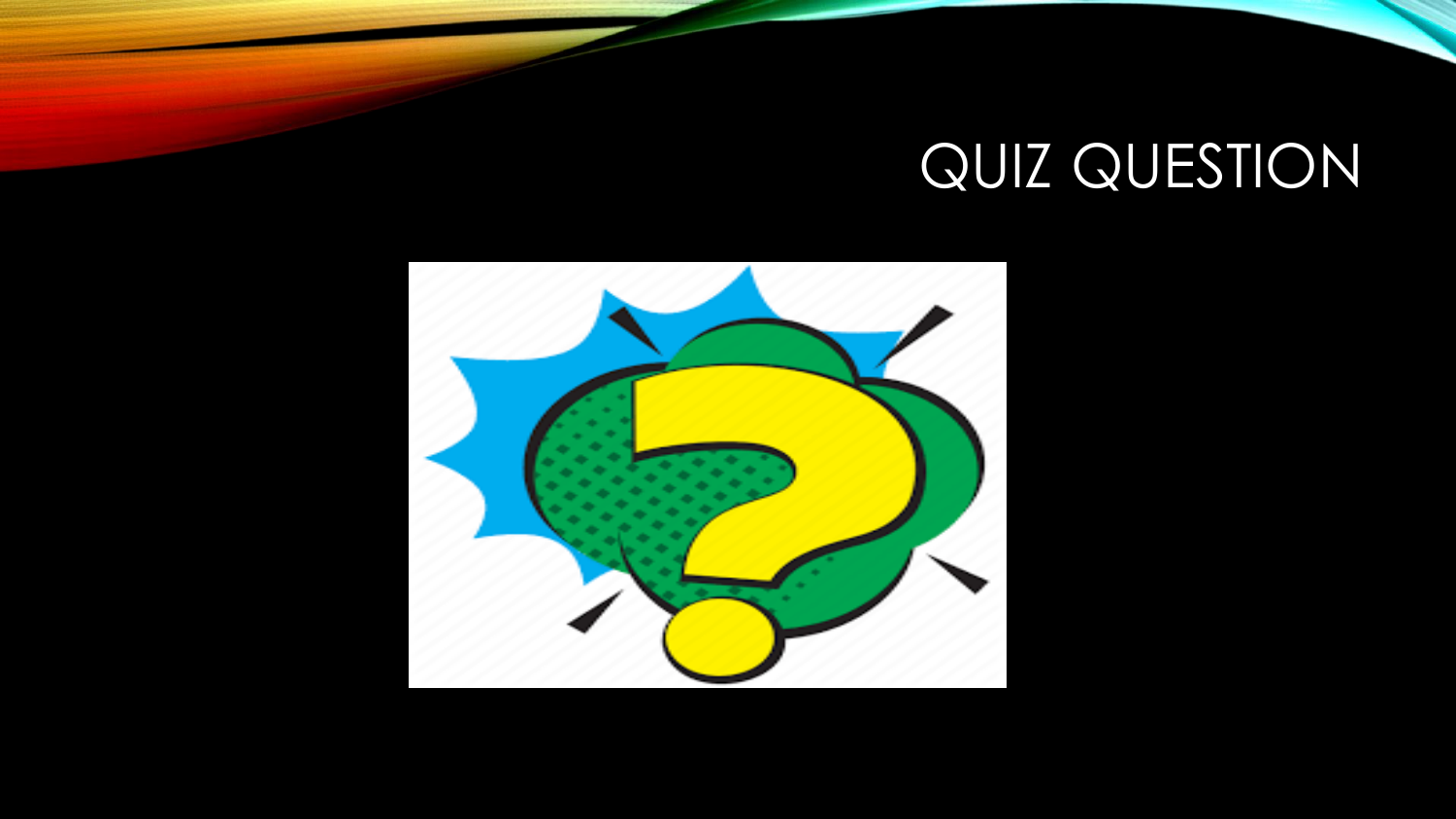## ESTIMATED BILLS (SFY)

- As with the CY billing, estimated tax bills start with a governing body resolution directing the tax collector to issue estimated bills. If the governing body fails to act, only a final bill can be issued.
- An **estimated** municipal tax levy is permissible only for **first** installment estimated bills; **third** installment estimated bills must include a **preliminary**  municipal tax levy.
- Unlike CY municipalities, SFY municipalities MUST send out bills semi-annually
	- One 1st/2nd Quarters
	- One 3rd/4th Quarters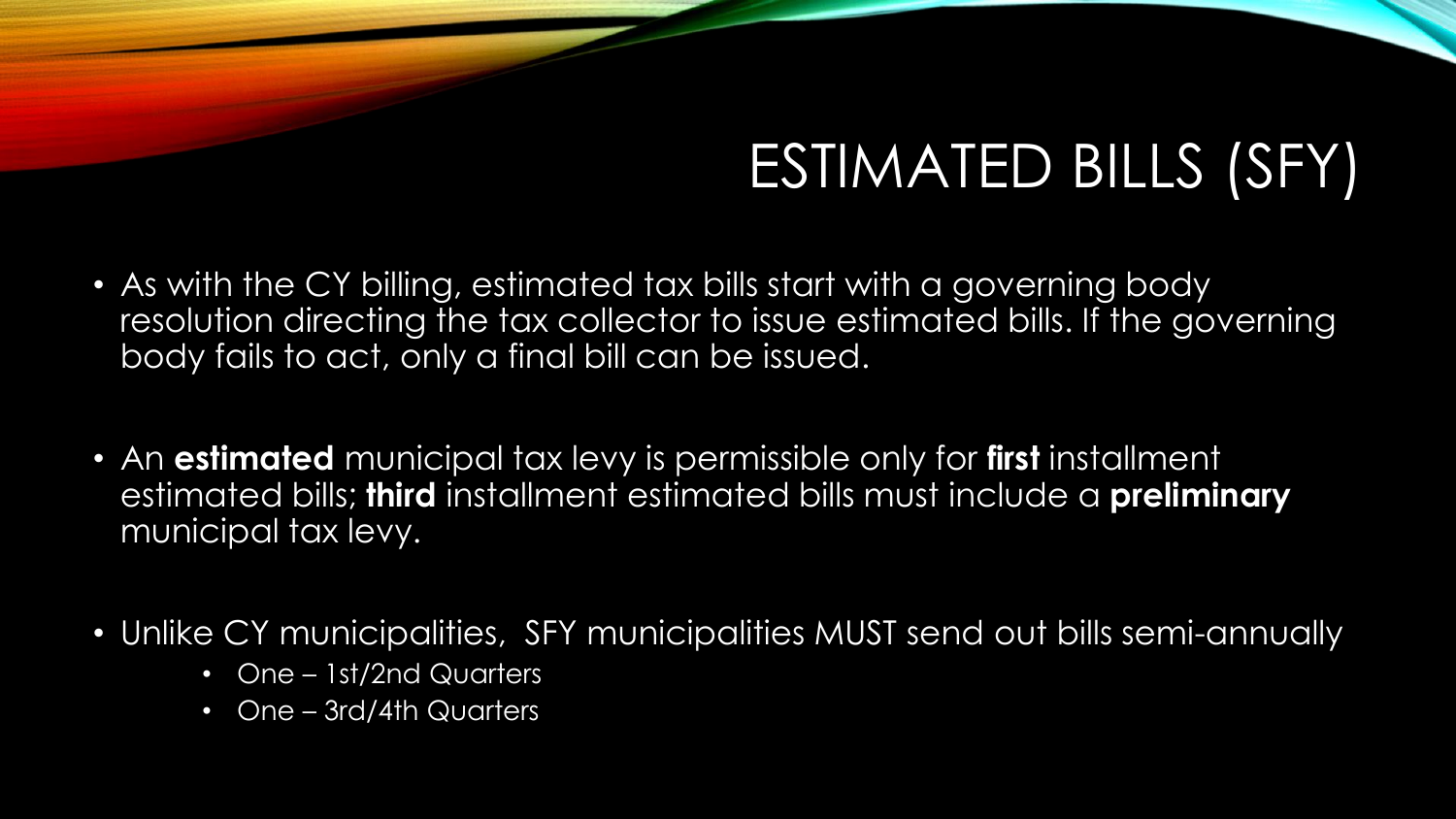### CONTINUED

- The municipal tax collector and chief financial officer are responsible for calculating a permissive tax levy range for the estimated bill. The permissive estimated tax levy range is computed by multiplying the previous year's tax levy by .95 and 1.05. This provides a 5% range either below or higher than the previous year's levy.
- The range is submitted to the governing body who must then pick an amount equal to or between the calculated amounts. Levies outside of the range may be approved through a governing body resolution requesting the Director to approve a different amount. The resolution must document the reason and the requested levies. A certification from the chief financial officer and tax collector must accompany the resolution and include calculations showing the previous year levies, tax rates, and the range of permitted levies.
- The approved levy is combined with the levies from the other taxing districts to calculate tax bills in accord with the formulas.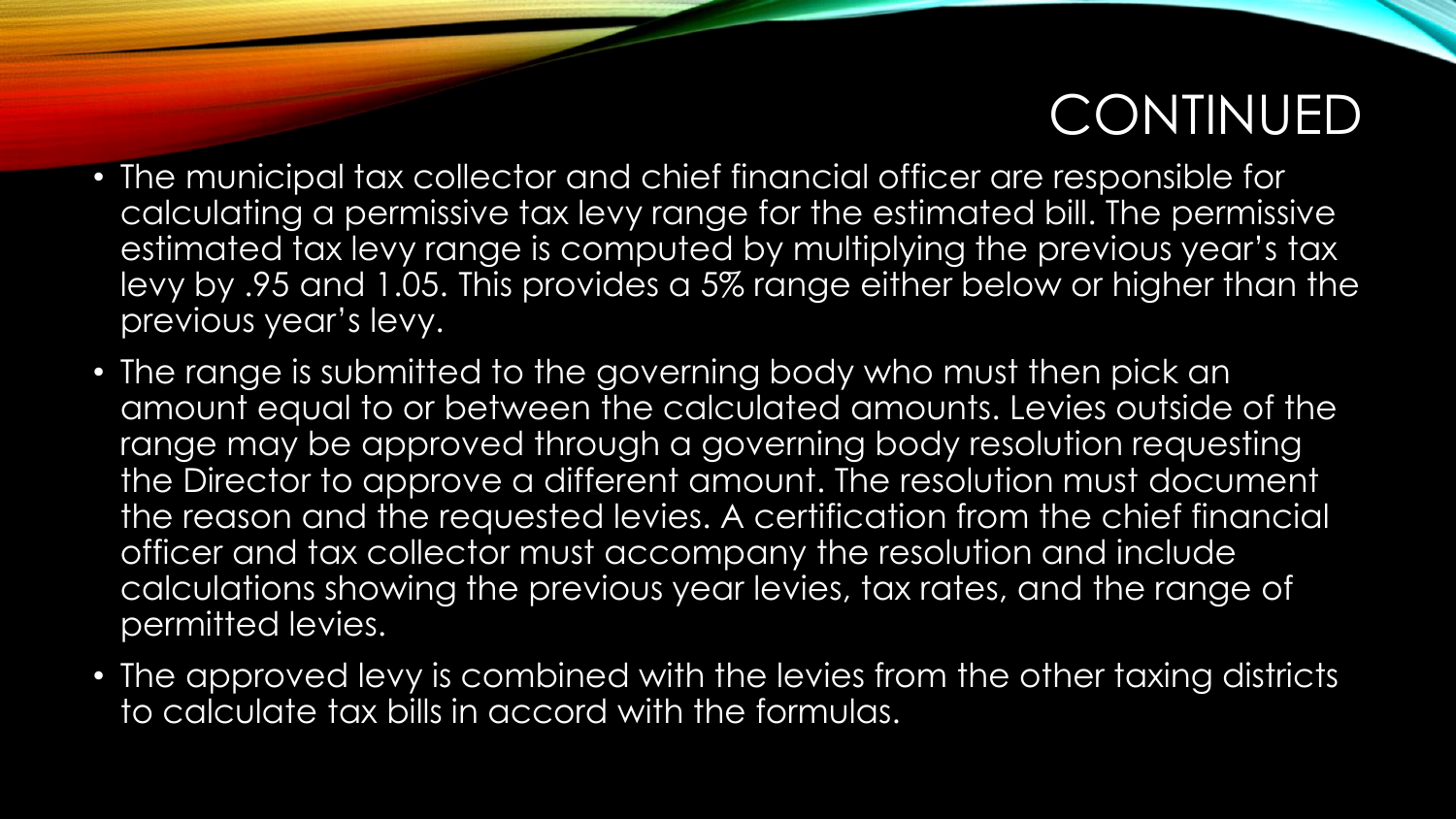### CONTINUED

- Unlike CY, SFY amounts billed for the next 3 installments are done through various calculations on forms developed by the DLGS
- There are two different procedures for calculating state fiscal year tax bills: one for first and second installment, and the other for third and fourth. The Division has prepared required formal certification forms which help calculate the proper tax amounts. The Certification of Tax Billing Levies is used for the first and second installments; the Certification of Preliminary Tax Levies is used for the third and fourth.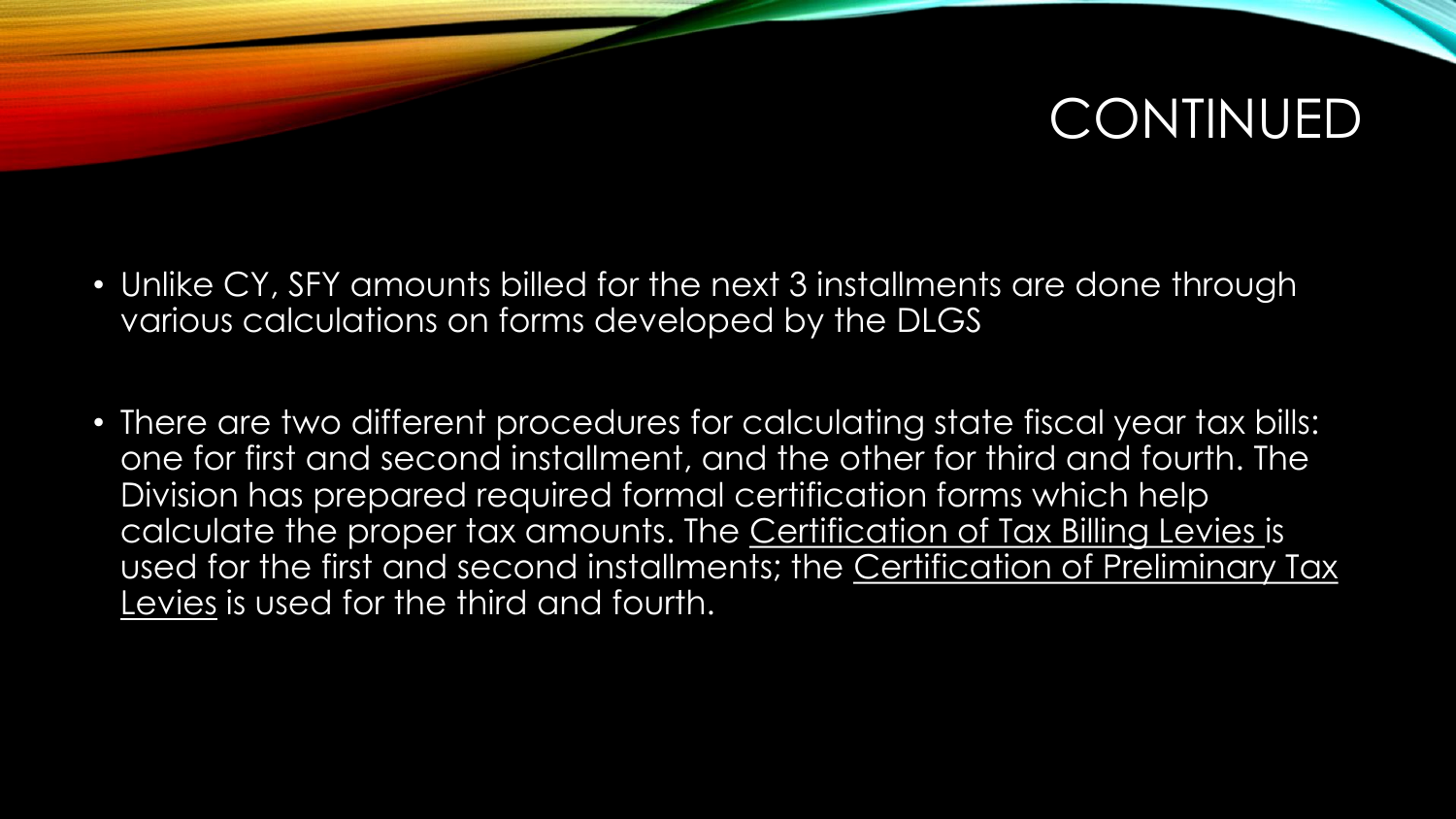## SFY 1<sup>ST</sup> AND 2<sup>ND</sup> INSTALLMENTS (AUG/NOV)

- The first and second installment uses a concept similar to that used by school districts. Once the municipal tax levy is set in the budget, Certification of Tax Billing Levies form is prepared. This certification calculates the percentage of the previous year's billing necessary to bill and is signed by the Tax Collector, CFO and Municipal Clerk.
- The first and second installment tax bill will not show a rate; it will show the percentage necessary to collect the full amount due from each taxpayer. It is similar to the 50 percent calculation currently used for calendar year first and second installments.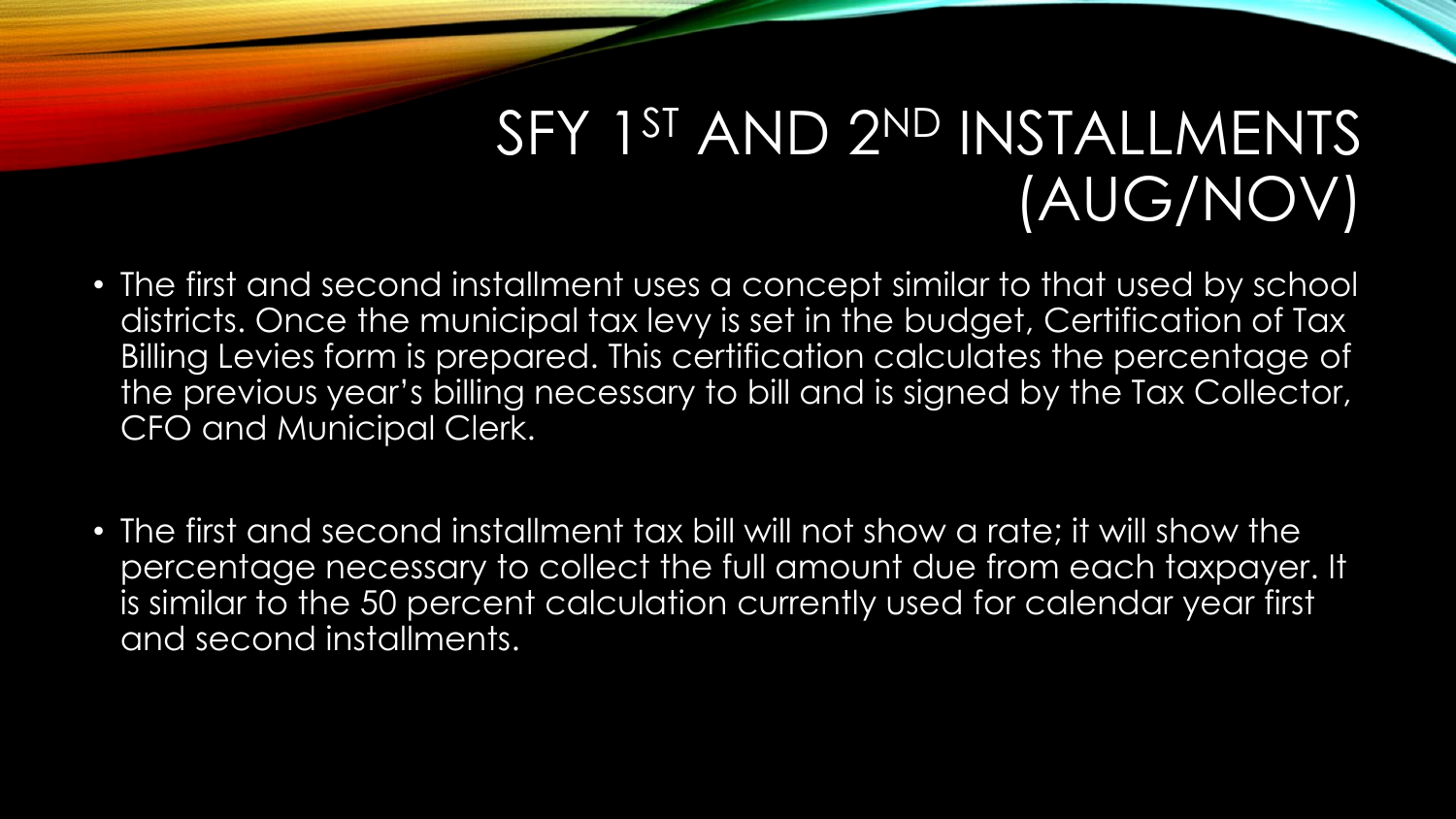## SFY 3RD AND 4TH INSTALLMENTS (FEB/MAY)

- The third and fourth installments are calculated just like a calendar year billing: rate times assessment, less what was billed the two previous installments. For the **municipal** levy, the municipal governing body sets a **preliminary** tax levy to be used in the formula. The certification form developed by the Division includes the calculation. For both municipal and non-municipal levies, like calendar year bills, the tax bill will show the tax rates.
- The preliminary municipal tax levy is used to set the billing amount used to calculate the third and fourth installment tax payments. The law requires the governing body to set the preliminary levy in a manner to level the municipal portion of the third and fourth installments with the first and second. Properly done, it eliminates or greatly reduces the "spike" many municipalities have between installments three and four, and one and two.
- The only restriction on the preliminary levy is that it cannot be less than 95% of the previous fiscal year's levy, unless approved by the Director. Ideally, the preliminary levy should be estimated as close as possible to the final tax levy for the upcoming state fiscal year budget. The closer the estimate is, the smaller the spike.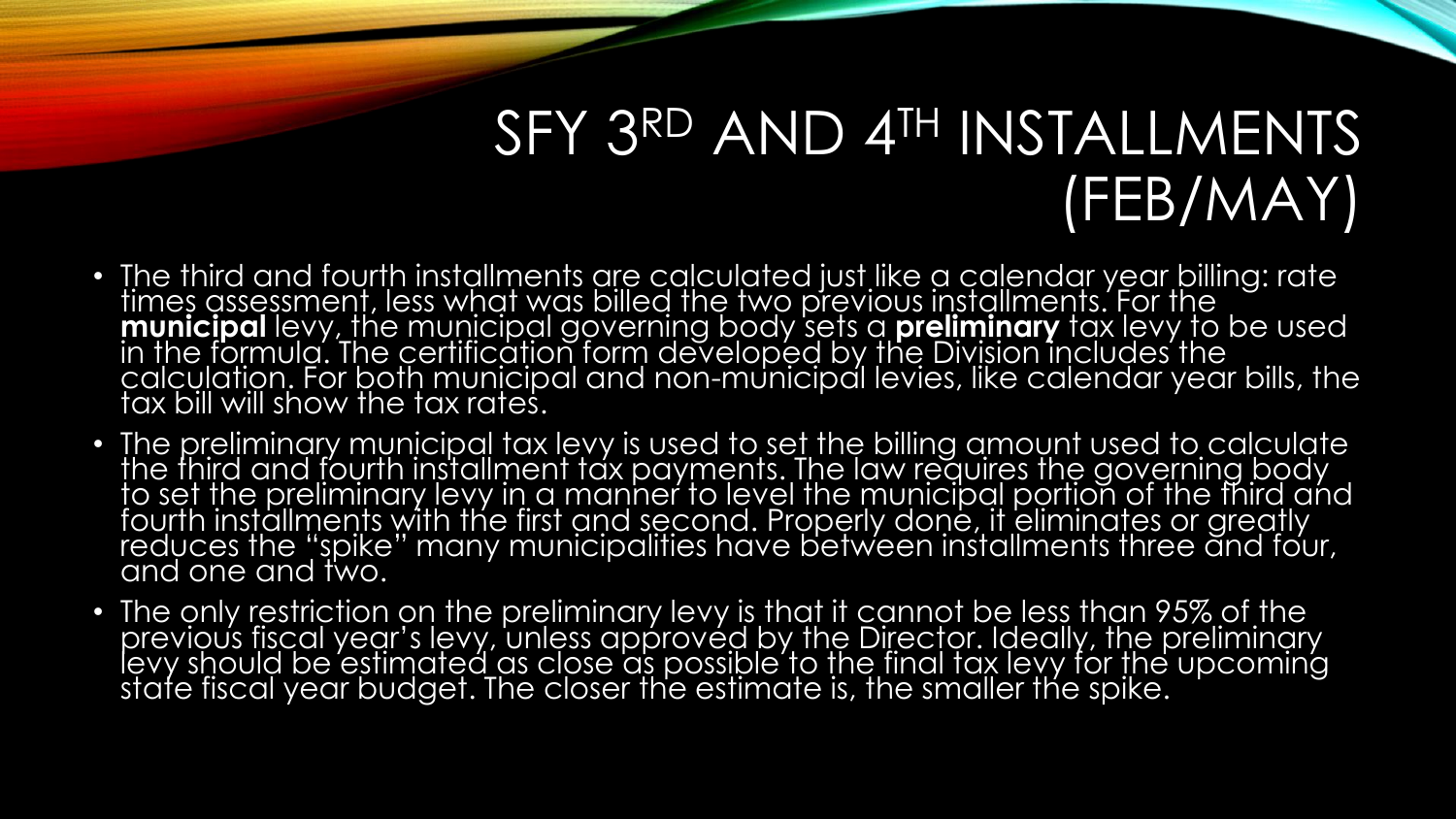### COMPARISON CHART

### CALENDAR YEAR

• 1<sup>ST</sup> installment (FEB)

Prelim/Est based on 1/2 PY billing

• 2<sup>nd</sup> Installment (MAY)

Prelim/Est based on 1/2 PY billing

3 rd Installment (AUG)

ESTIMATED

4<sup>th</sup> Installment (NOV)

Reconciled Certified Rate

### STATE FISCAL YEAR

- 1<sup>ST</sup> installment (AUG) ESTIMATED (% , not Rate)
- 2<sup>nd</sup> Installment (NOV) Reconciled 3<sup>rd</sup> Installment (FEB) **Preliminary Rate** 4<sup>th</sup> Installment (MAY) Preliminary Rate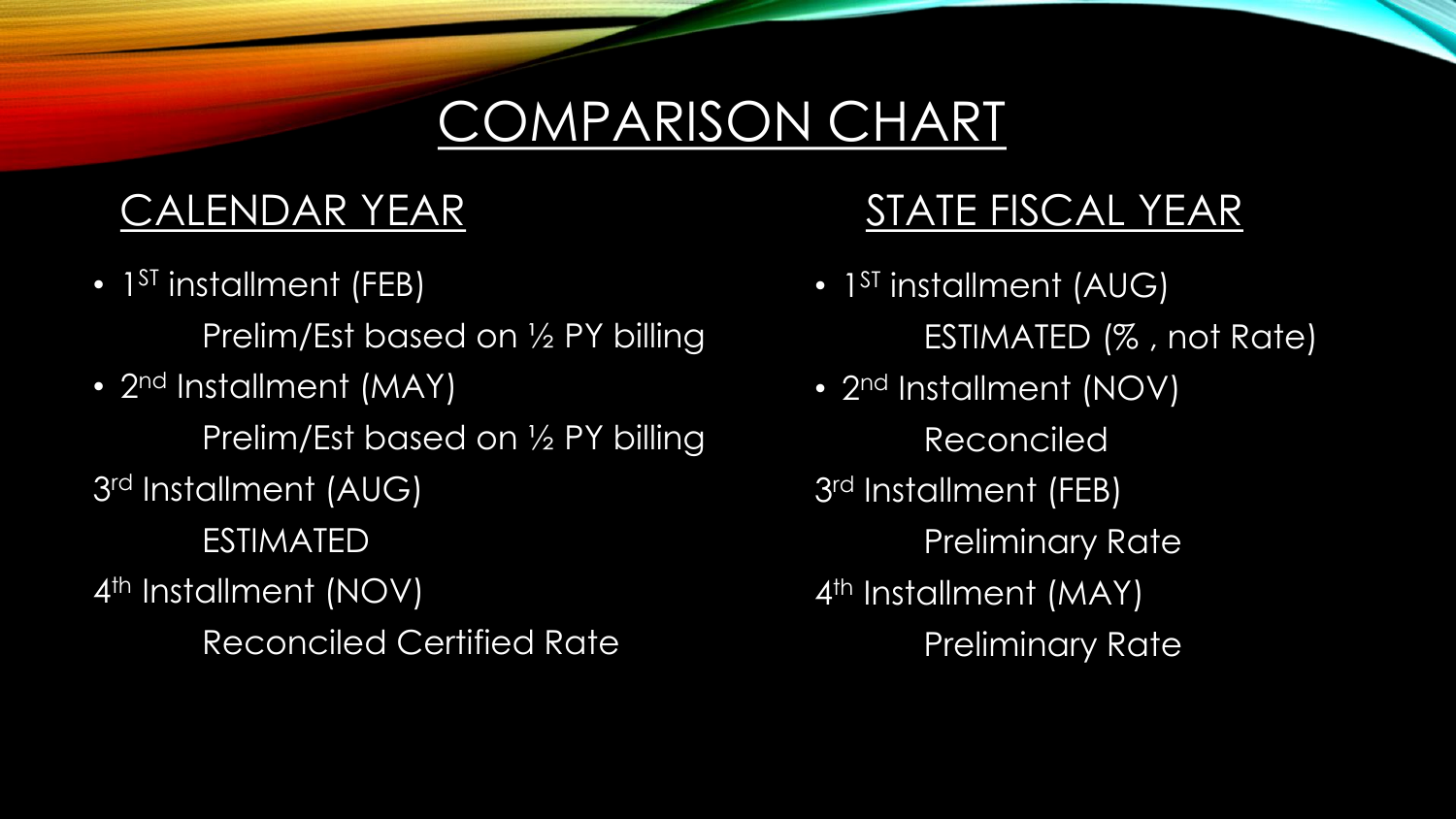## SUPPLEMENTAL INFORMATION

- Appeals cannot be adjusted from estimated bills. If you are estimating 3rd qtr (Aug) taxes you must wait until the Nov reconciled bills are calculated with a certified rate to adjust credits.
- Costs for computer changes, processing, printing, and mailing estimated tax bills are exempt from the budget cap law.
- Estimated tax bills that follow the Estimated Bill guidelines are considered the same as regular tax bills in regard to all other provisions affecting tax bills, including the use of the bill for calculating escrow requirements by mortgage servicers.
- Except for added or omitted assessments, under no circumstance shall a municipality issue more than four tax bills in a tax year.
- LFN 2019-11 requiring additional language on Tax Relief Programs is NOT required on estimated bills.